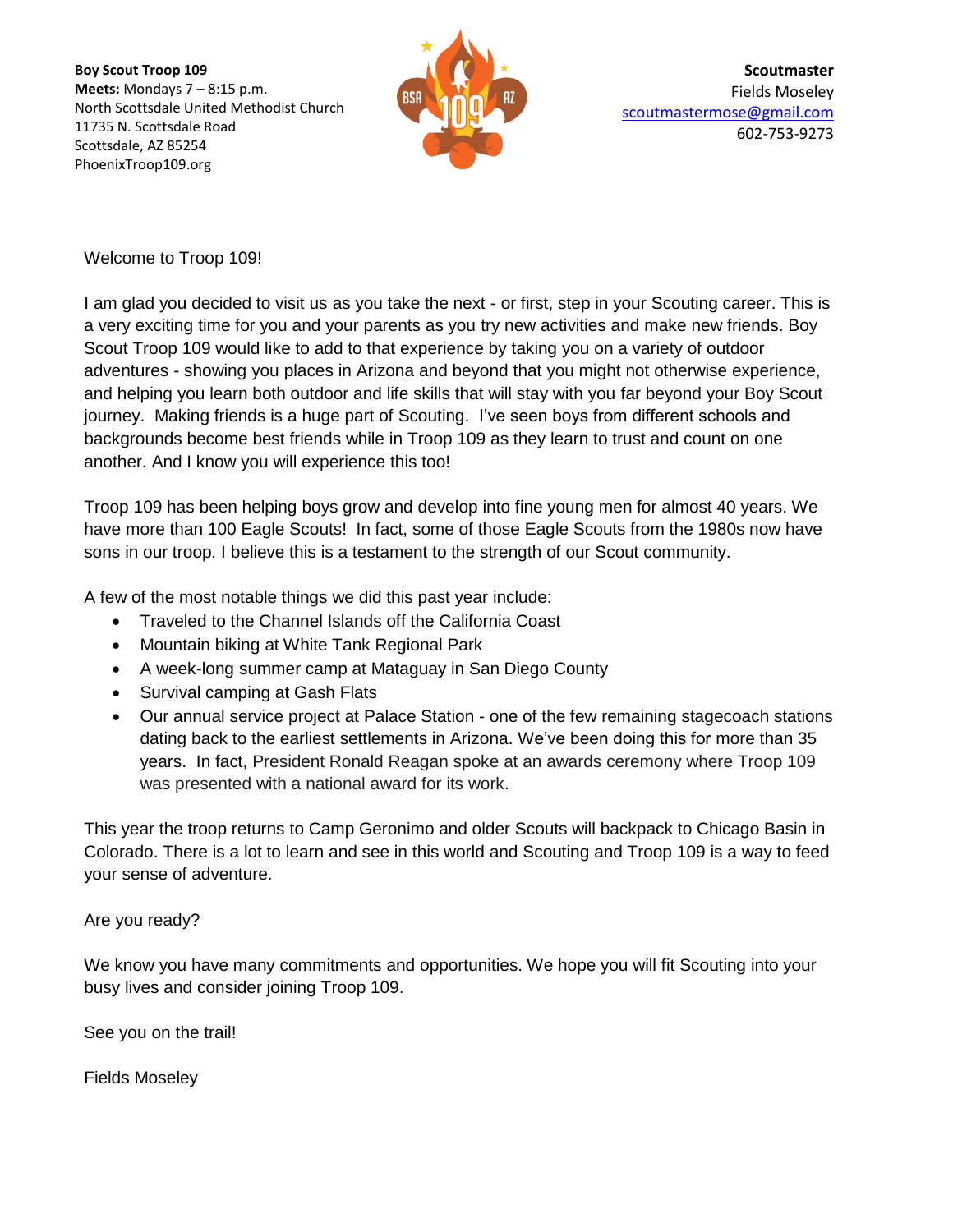**Boy Scout Troop 109 Meets:** Mondays 7 – 8:15 p.m. North Scottsdale United Methodist Church 11735 N. Scottsdale Road Scottsdale, AZ 85254 PhoenixTroop109.org



**Troop 109** is the premiere magnet Boy Scout Troop serving Scottsdale and Phoenix for more than 35 years. We emphasize our outdoor program, community service, leadership and life skills. We are known for an extensive outdoor program including monthly outings, summer camps and High Adventure programs. If you and your son love getting outdoors, Troop 109 is for you!

**Mission:** Troop 109 exists to develop the character, leadership, personal responsibility and outdoor life skills of our young men as well as provide unique opportunities for parents to spend quality time with their children. This is accomplished by letting the Troop operate as a boy-led organization backed by careful and thorough adult supervision to ensure safety and a quality experience.

**Outings:** Troop 109 has an unrivaled outdoors program. Every month our Scouts and parents get to enjoy the great outdoors on a one or two-night outing. Normally, three outings a year are backpacking with the remainder base camps (car camping). Scouts cook by patrol on base camp outings. Adults enjoy meals cooked in our traveling kitchen.

**High Adventure Outings** – Each year senior scouts meeting advancement criteria may participate in eight to twelve-day High Adventure program (usually in July). These challenging and popular adventure excursions build character, leadership, teamwork skills and outdoor survival skills. Recent High Adventure destinations include: Philmont (NM), Packard High Adventure Base (CO), Yellowstone National Park (WY) and Yosemite National Park (CA).

**Palace Station** – Palace Station, located in the Bradshaw Mountains South of Prescott, is one of the few remaining stage coach stops from the 1800s and is designated as a U.S. Historical Site. For more than 35 years, Troop 109 has dedicated its September outing to restoring, maintaining and preserving Palace Station and the surrounding forest. The Troop's partnership with the U.S. Forest Service has earned it national recognition and commendation, including ga trip to the White House!

**Weekly Meetings** – Troop 109 meets year-around on most Monday evenings. Meetings feature skills instruction, guest speakers, competitions and games.

**Advancement -** Troop 109 follows the program created by the Boy Scouts of America. Our programs are designed to mentor new Scouts through the advancement process. Each new scout patrol is assigned at least one adult Assistant Scoutmaster and a senior Scout to serve as Troop Guide. We offer a special First Class First Year award to encourage them on their journey to Eagle Scout.

**Adult Leadership -** Troop 109 benefits from a deep roster of more than 20 dedicated adult leaders. Their active involvement is vital to the quality and continued success of the program. To maintain the standard of excellence set for the past 38 years, we encourage new parents to get involved!